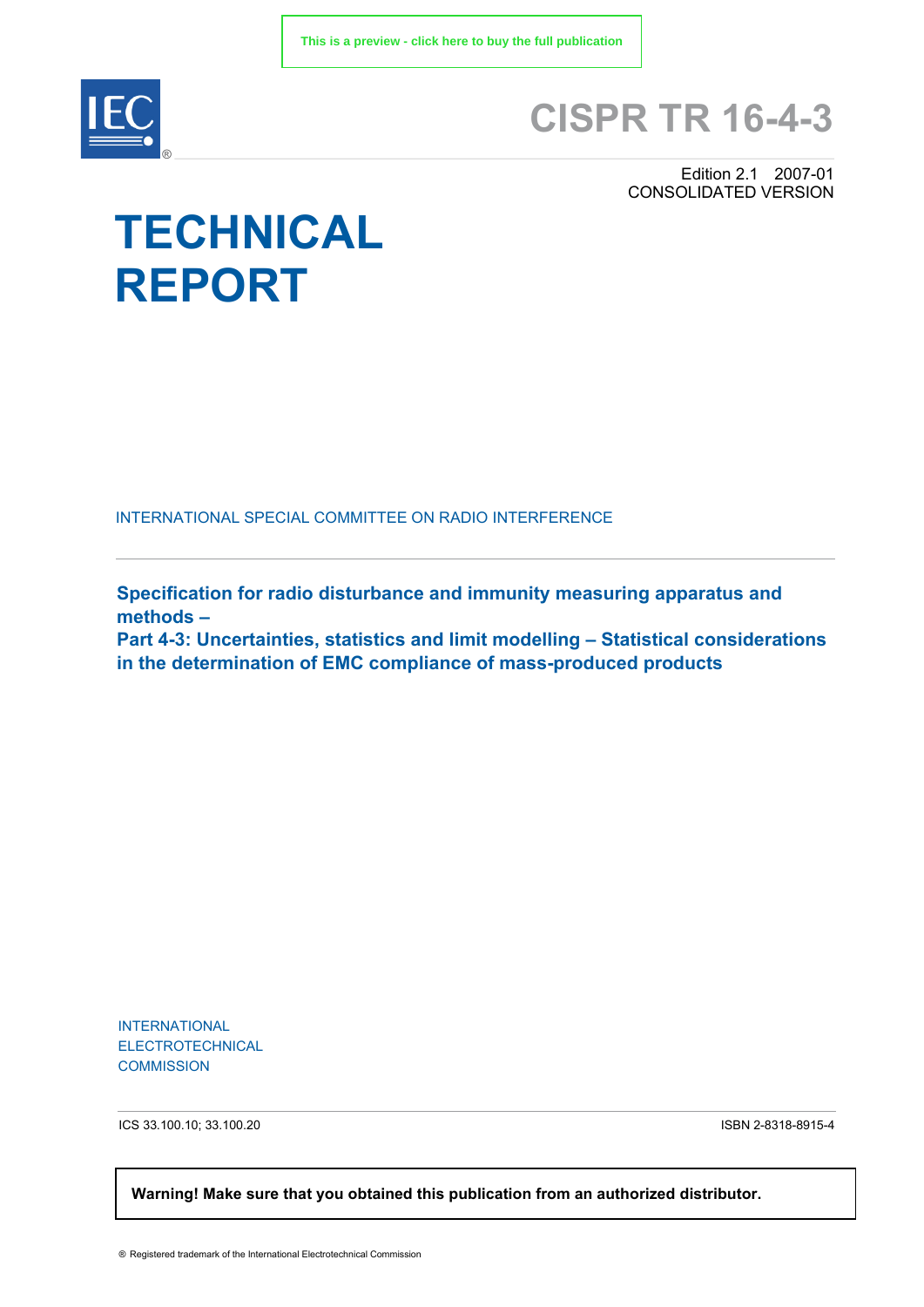#### – 2 – TR CISPR 16-4-3 © IEC:2004 +A1:2006(E)

# **CONTENTS**

| 1                                                                                        |     |                                                                                   |  |  |
|------------------------------------------------------------------------------------------|-----|-----------------------------------------------------------------------------------|--|--|
| 2                                                                                        |     |                                                                                   |  |  |
| 3                                                                                        |     |                                                                                   |  |  |
| 4                                                                                        |     |                                                                                   |  |  |
|                                                                                          | 4.1 |                                                                                   |  |  |
|                                                                                          | 4.2 |                                                                                   |  |  |
| 5                                                                                        |     |                                                                                   |  |  |
|                                                                                          | 5.1 |                                                                                   |  |  |
|                                                                                          | 5.2 |                                                                                   |  |  |
|                                                                                          | 5.3 |                                                                                   |  |  |
|                                                                                          | 5.4 |                                                                                   |  |  |
|                                                                                          | 5.5 |                                                                                   |  |  |
|                                                                                          | 5.6 | Compliance criteria and measurement instrumentation uncertainty12                 |  |  |
| 6                                                                                        |     |                                                                                   |  |  |
|                                                                                          | 6.1 |                                                                                   |  |  |
|                                                                                          | 6.2 |                                                                                   |  |  |
|                                                                                          |     |                                                                                   |  |  |
| Annex A (informative) Statistical considerations in the determination of limits of radio |     |                                                                                   |  |  |
|                                                                                          |     | Annex B (informative) An analytical assessment of statistical parameters of radio |  |  |
|                                                                                          |     | Annex C (informative) Test based on an additional acceptance limit 27             |  |  |

Annex D (informative) Estimation of the acceptance probability of a sample .......................31

Bibliography..........................................................................................................................36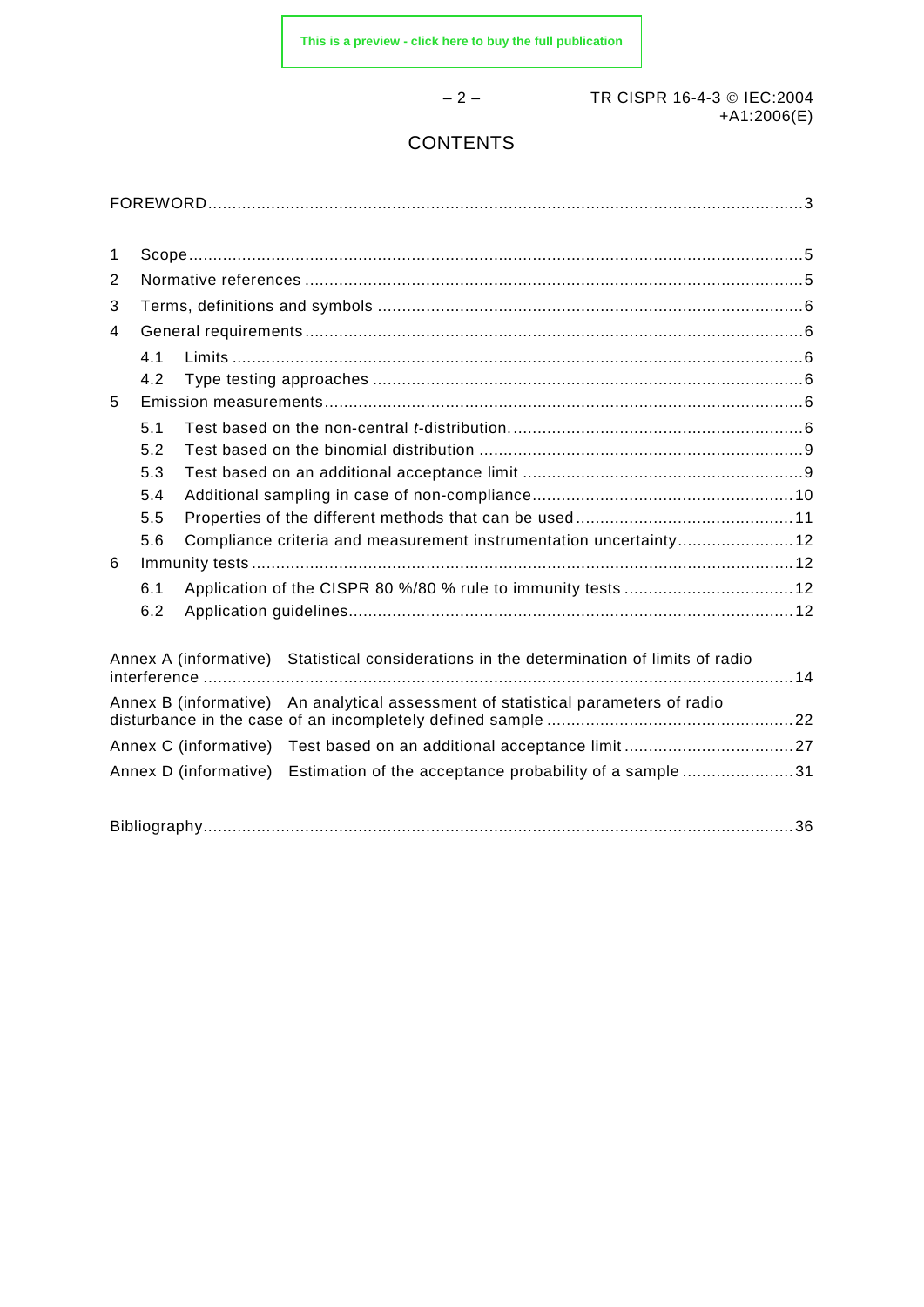**[This is a preview - click here to buy the full publication](https://webstore.iec.ch/publication/59&preview)**

TR CISPR 16-4-3 © IEC:2004  $-3-$ +A1:2006(E)

### INTERNATIONAL ELECTROTECHNICAL COMMISSION \_\_\_\_\_\_\_\_\_\_\_\_

# **SPECIFICATION FOR RADIO DISTURBANCE AND IMMUNITY MEASURING APPARATUS AND METHODS –**

# **Part 4-3: Uncertainties, statistics and limit modelling – Statistical considerations in the determination of EMC compliance of mass-produced products**

#### FOREWORD

- 1) The International Electrotechnical Commission (IEC) is a worldwide organization for standardization comprising all national electrotechnical committees (IEC National Committees). The object of IEC is to promote international co-operation on all questions concerning standardization in the electrical and electronic fields. To this end and in addition to other activities, IEC publishes International Standards, Technical Specifications, Technical Reports, Publicly Available Specifications (PAS) and Guides (hereafter referred to as "IEC Publication(s)"). Their preparation is entrusted to technical committees; any IEC National Committee interested in the subject dealt with may participate in this preparatory work. International, governmental and nongovernmental organizations liaising with the IEC also participate in this preparation. IEC collaborates closely with the International Organization for Standardization (ISO) in accordance with conditions determined by agreement between the two organizations.
- 2) The formal decisions or agreements of IEC on technical matters express, as nearly as possible, an international consensus of opinion on the relevant subjects since each technical committee has representation from all interested IEC National Committees.
- 3) IEC Publications have the form of recommendations for international use and are accepted by IEC National Committees in that sense. While all reasonable efforts are made to ensure that the technical content of IEC Publications is accurate, IEC cannot be held responsible for the way in which they are used or for any misinterpretation by any end user.
- 4) In order to promote international uniformity, IEC National Committees undertake to apply IEC Publications transparently to the maximum extent possible in their national and regional publications. Any divergence between any IEC Publication and the corresponding national or regional publication shall be clearly indicated in the latter.
- 5) IEC provides no marking procedure to indicate its approval and cannot be rendered responsible for any equipment declared to be in conformity with an IEC Publication.
- 6) All users should ensure that they have the latest edition of this publication.
- 7) No liability shall attach to IEC or its directors, employees, servants or agents including individual experts and members of its technical committees and IEC National Committees for any personal injury, property damage or other damage of any nature whatsoever, whether direct or indirect, or for costs (including legal fees) and expenses arising out of the publication, use of, or reliance upon, this IEC Publication or any other IEC Publications.
- 8) Attention is drawn to the Normative references cited in this publication. Use of the referenced publications is indispensable for the correct application of this publication.
- 9) Attention is drawn to the possibility that some of the elements of this IEC Publication may be the subject of patent rights. IEC shall not be held responsible for identifying any or all such patent rights.

#### **This consolidated version of the official IEC Standard and its amendment has been prepared for user convenience.**

**CISPR 16-4-3 edition 2.1 contains the second edition (2004) [documents CISPR/A/491/ DTR and CISPR/A/492/DTR and CISPR/A/507/RVC and CISPR/A/508/RVC] and its amendment 1 (2006) [documents CISPR/A/666/DTR and CISPR/A/691/RVC].**

#### **A vertical line in the margin shows where the base publication has been modified by amendment 1.**

The main task of IEC technical committees is to prepare International Standards. However, a technical committee may propose the publication of a technical report when it has collected data of a different kind from that which is normally published as an International Standard, for example "state of the art".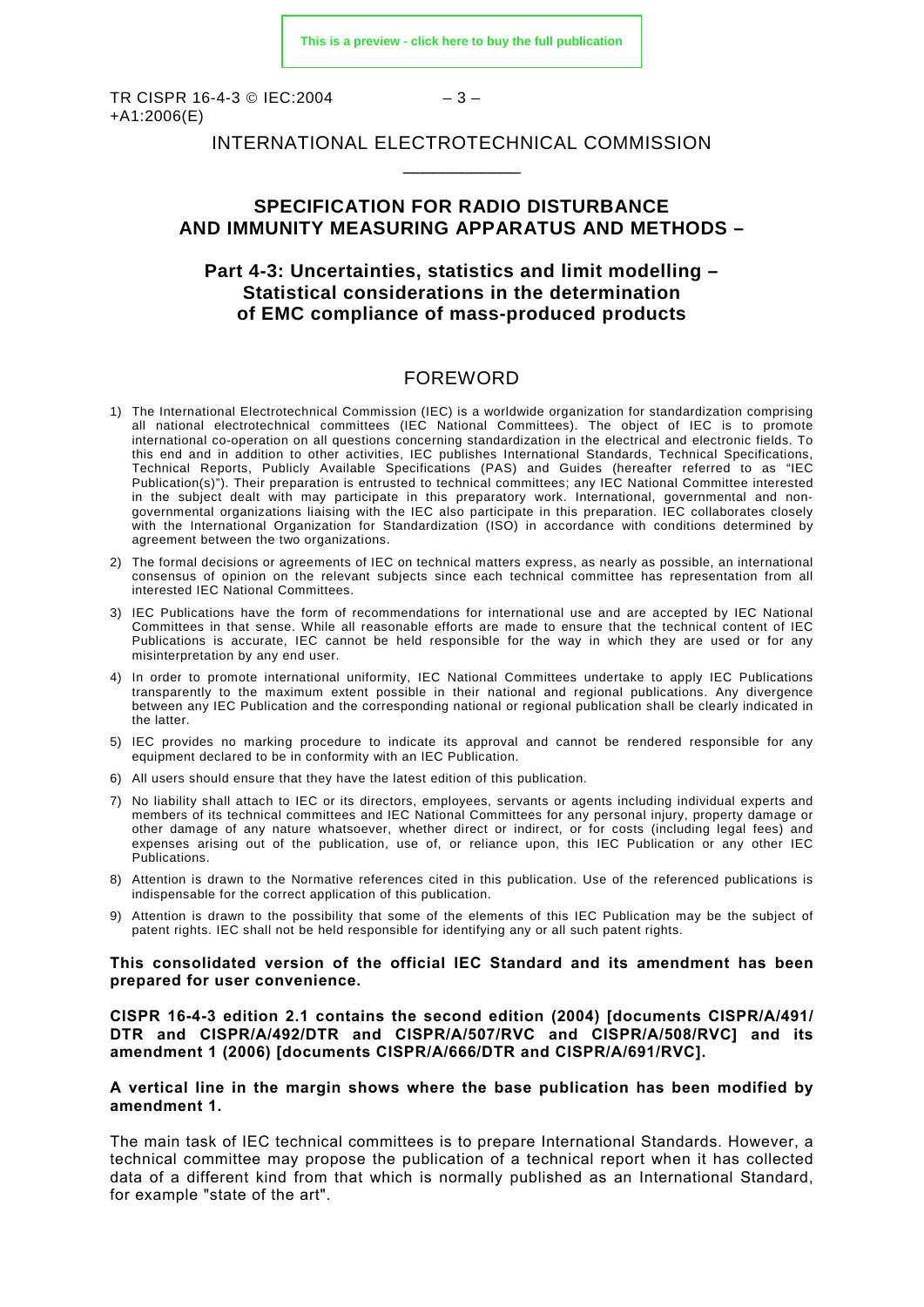– 4 – TR CISPR 16-4-3 © IEC:2004 +A1:2006(E)

CISPR 16-4-3, which is a technical report, has been prepared by CISPR subcommittee A: Radio interference measurements and statistical methods.

This second edition of CISPR 16-4-3 cancels and replaces the first edition published in 2003 and constitutes a technical revision. It includes a new mathematical approach for the application of the 80%/80% rule, based on a method involving an additional acceptance limit. The mathematical basis for this new method is also provided. Furthermore, an additional test approach, based on the non-central t distribution and using frequency sub-ranges has been added as well, along with a description of the properties of all methods which are available at this point in time.

This publication has been drafted in accordance with the ISO/IEC Directives, Part 2.

The committee has decided that the contents of the base publication and its amendments will remain unchanged until the maintenance result date indicated on the IEC web site under "http://webstore.iec.ch" in the data related to the specific publication. At this date, the publication will be

- reconfirmed.
- withdrawn,
- replaced by a revised edition, or
- amended.

A bilingual version of this publication may be issued at a later date.